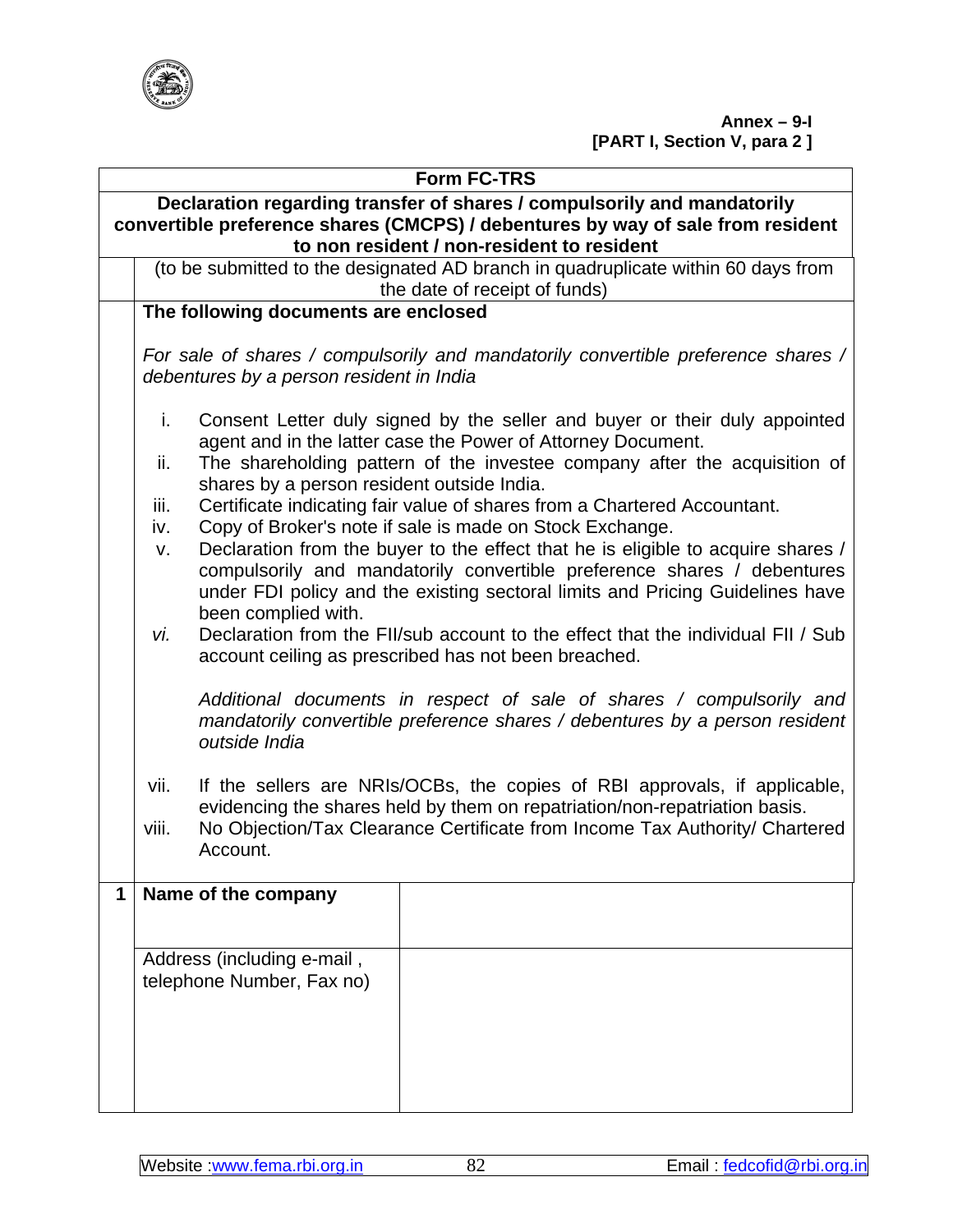

<span id="page-1-0"></span>

|                | Activity                                               |                                          |
|----------------|--------------------------------------------------------|------------------------------------------|
|                | NIC Code No.                                           |                                          |
| 2 <sup>1</sup> | <b>Whether FDI is allowed</b><br>under Automatic route |                                          |
|                | Sectoral Cap under FDI<br>Policy                       |                                          |
| $\mathbf{3}$   | <b>Nature of transaction</b>                           | Transfer from resident to non resident / |
|                | (Strike out whichever is not<br>applicable)            | Transfer from non resident to resident   |
| 4              | Name of the buyer                                      |                                          |
|                | <b>Constitution / Nature of the</b>                    |                                          |
|                | investing Entity                                       |                                          |
|                | Specify whether                                        |                                          |
|                | 1. Individual                                          |                                          |
|                | 2. Company<br>3. FII                                   |                                          |
|                | 4. FVCI                                                |                                          |
|                | 5. Foreign Trust                                       |                                          |
|                | 6. Private Equity Fund                                 |                                          |
|                | 7. Pension/ Provident                                  |                                          |
|                | Fund<br>8. Sovereign Wealth                            |                                          |
|                | Fund (SWF <sup><math>\pi</math></sup> )                |                                          |
|                | 9. Partnership /                                       |                                          |
|                | Proprietorship firm                                    |                                          |
|                | 10. Financial Institution<br>11. NRIs / PIOs           |                                          |
|                | 12. others                                             |                                          |
|                |                                                        |                                          |
|                | Date and Place of<br>Incorporation                     |                                          |
|                | Address of the buyer                                   |                                          |
|                | (including e-mail, telephone                           |                                          |
|                | number. Fax no.)                                       |                                          |

 $\overline{a}$ 

 $\pi$  SWF means a Government investment vehicle which is funded by foreign exchange assets, and which manages those assets separately from the official reserves of the monetary authorities.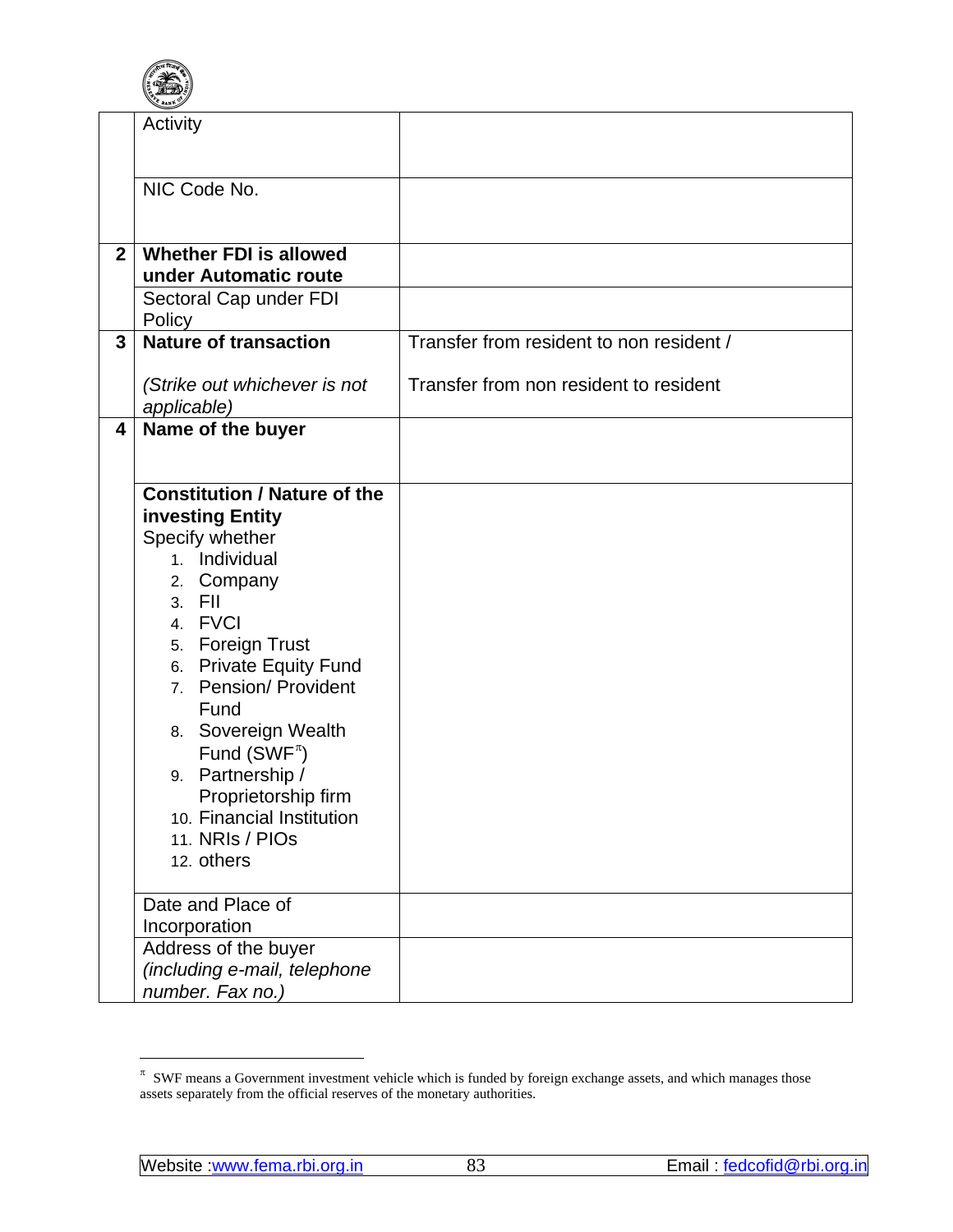

<span id="page-2-0"></span>

| 5              | Name of the seller                                                                                                              |                  |        |                   |                  |  |
|----------------|---------------------------------------------------------------------------------------------------------------------------------|------------------|--------|-------------------|------------------|--|
|                |                                                                                                                                 |                  |        |                   |                  |  |
|                |                                                                                                                                 |                  |        |                   |                  |  |
|                | <b>Constitution / Nature of the</b>                                                                                             |                  |        |                   |                  |  |
|                | disinvesting entity                                                                                                             |                  |        |                   |                  |  |
|                | Specify whether                                                                                                                 |                  |        |                   |                  |  |
|                | 1. Individual                                                                                                                   |                  |        |                   |                  |  |
|                | 2. Company                                                                                                                      |                  |        |                   |                  |  |
|                | 3. FII                                                                                                                          |                  |        |                   |                  |  |
|                | 4. FVCI                                                                                                                         |                  |        |                   |                  |  |
|                | 5. Foreign Trust                                                                                                                |                  |        |                   |                  |  |
|                | 6. Private Equity Fund                                                                                                          |                  |        |                   |                  |  |
|                | 7. Pension/ Provident                                                                                                           |                  |        |                   |                  |  |
|                | Fund                                                                                                                            |                  |        |                   |                  |  |
|                | 8. Sovereign Wealth                                                                                                             |                  |        |                   |                  |  |
|                | Fund (SWF <sup>n</sup> )                                                                                                        |                  |        |                   |                  |  |
|                | 9. Partnership/                                                                                                                 |                  |        |                   |                  |  |
|                | Proprietorship firm                                                                                                             |                  |        |                   |                  |  |
|                | 10. Financial Institution                                                                                                       |                  |        |                   |                  |  |
|                | 11. NRIs/PIOs                                                                                                                   |                  |        |                   |                  |  |
|                | 12. others                                                                                                                      |                  |        |                   |                  |  |
|                | Date and Place of                                                                                                               |                  |        |                   |                  |  |
|                | Incorporation                                                                                                                   |                  |        |                   |                  |  |
|                | Address of the seller                                                                                                           |                  |        |                   |                  |  |
|                | (including e-mail, telephone                                                                                                    |                  |        |                   |                  |  |
|                | Number Fax no)                                                                                                                  |                  |        |                   |                  |  |
|                |                                                                                                                                 |                  |        |                   |                  |  |
| 6              | <b>Particulars of earlier</b>                                                                                                   |                  |        |                   |                  |  |
|                | <b>Reserve Bank / FIPB</b>                                                                                                      |                  |        |                   |                  |  |
|                | approvals                                                                                                                       |                  |        |                   |                  |  |
| $\overline{7}$ |                                                                                                                                 |                  |        |                   |                  |  |
|                | Details regarding shares / compulsorily and mandatorily convertible<br>preference shares (CMCPS) / debentures to be transferred |                  |        |                   |                  |  |
|                | Date of the transaction                                                                                                         | <b>Number of</b> | Face   | <b>Negotiated</b> | <b>Amount of</b> |  |
|                |                                                                                                                                 | shares           | value  | <b>Price for</b>  | consideration    |  |
|                |                                                                                                                                 | CMCPS/           | in Rs. | the               | in Rs.           |  |
|                |                                                                                                                                 | debentures       |        | transfer**in      |                  |  |
|                |                                                                                                                                 |                  |        | Rs.               |                  |  |
|                |                                                                                                                                 |                  |        |                   |                  |  |
|                |                                                                                                                                 |                  |        |                   |                  |  |
|                |                                                                                                                                 |                  |        |                   |                  |  |
|                |                                                                                                                                 |                  |        |                   |                  |  |
|                |                                                                                                                                 |                  |        |                   |                  |  |
|                |                                                                                                                                 |                  |        |                   |                  |  |

 $\overline{a}$  $\pi$  SWF means a Government investment vehicle which is funded by foreign exchange assets, and which manages those assets separately from the official reserves of the monetary authorities.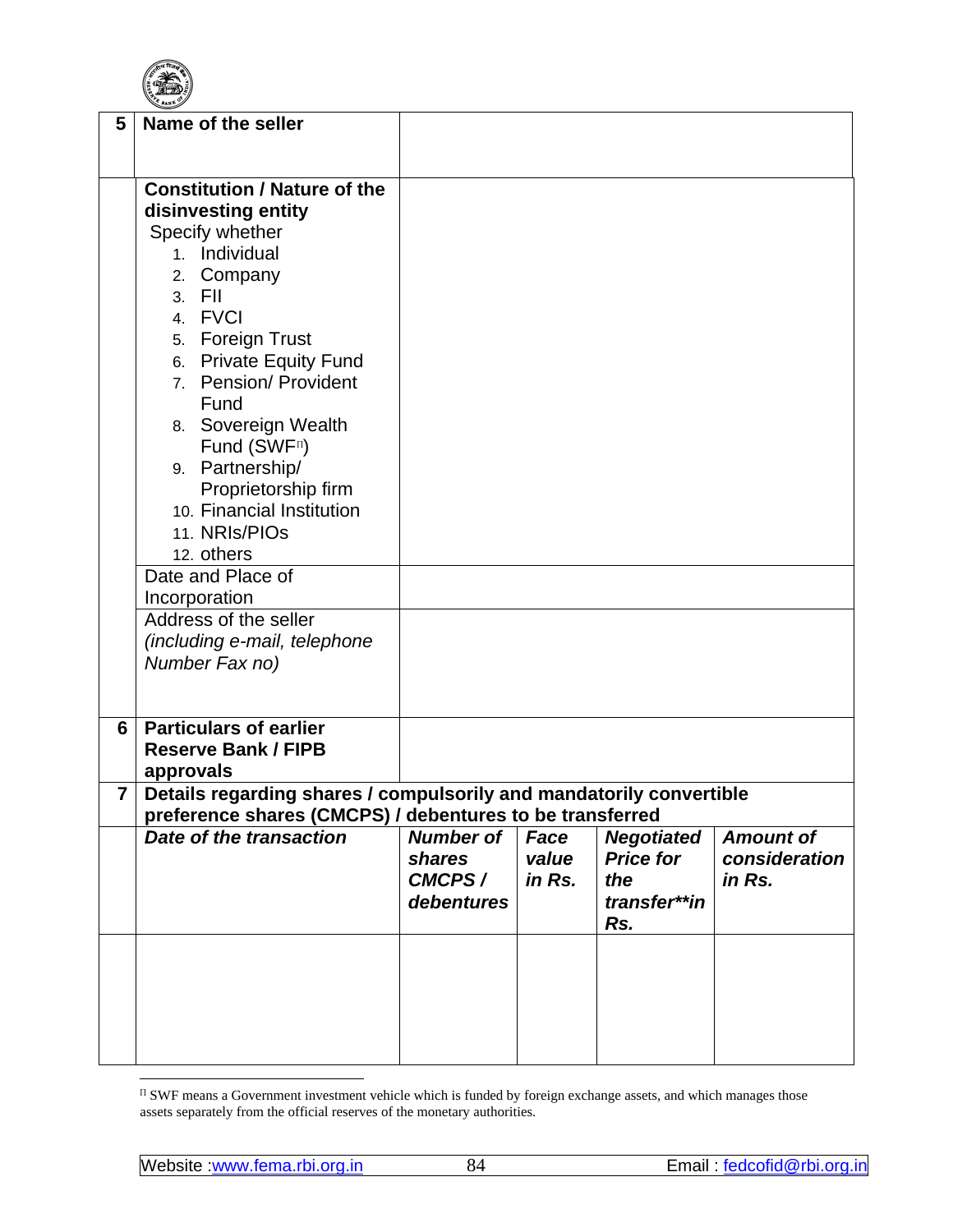

| 8 | Foreign Investments in the       | No. of shares |  | Percentage |
|---|----------------------------------|---------------|--|------------|
|   | company                          | Before the    |  |            |
|   |                                  | transfer      |  |            |
|   |                                  | After the     |  |            |
|   |                                  | transfer      |  |            |
| 9 | Where the shares / CMCPS         |               |  |            |
|   | / debentures are listed on       |               |  |            |
|   | <b>Stock Exchange</b>            |               |  |            |
|   | Name of the Stock exchange       |               |  |            |
|   | <b>Price Quoted on the Stock</b> |               |  |            |
|   | exchange                         |               |  |            |
|   | Where the shares / CMCPS         |               |  |            |
|   | / debentures are Unlisted        |               |  |            |
|   | Price as per Valuation           |               |  |            |
|   | guidelines*                      |               |  |            |
|   | Price as per Chartered           |               |  |            |
|   | <b>Accountants</b>               |               |  |            |
|   | */** Valuation report (CA        |               |  |            |
|   | Certificate to be attached)      |               |  |            |

## **Declaration by the transferor / transferee**

## **I / We hereby declare that :**

- i. The particulars given above are true and correct to the best of my/our knowledge and belief.
- ii. I/ We, was/were holding the shares compulsorily and mandatorily convertible preference shares / debentures as per FDI Policy under FERA/ FEMA Regulations on repatriation/non repatriation basis.
- iii. I/ We, am/are eligible to acquire the shares compulsorily and mandatorily convertible preference shares / debentures of the company in terms of the FDI Policy. It is not a transfer relating to shares compulsorily and mandatorily convertible preference shares / debentures of a company engaged in financial services sector or a sector where general permission is not available.
- iv. The Sectoral limit under the FDI Policy and the pricing guidelines have been adhered to.

**Signature of the Declarant or his duly authorised agent**

**Date:**